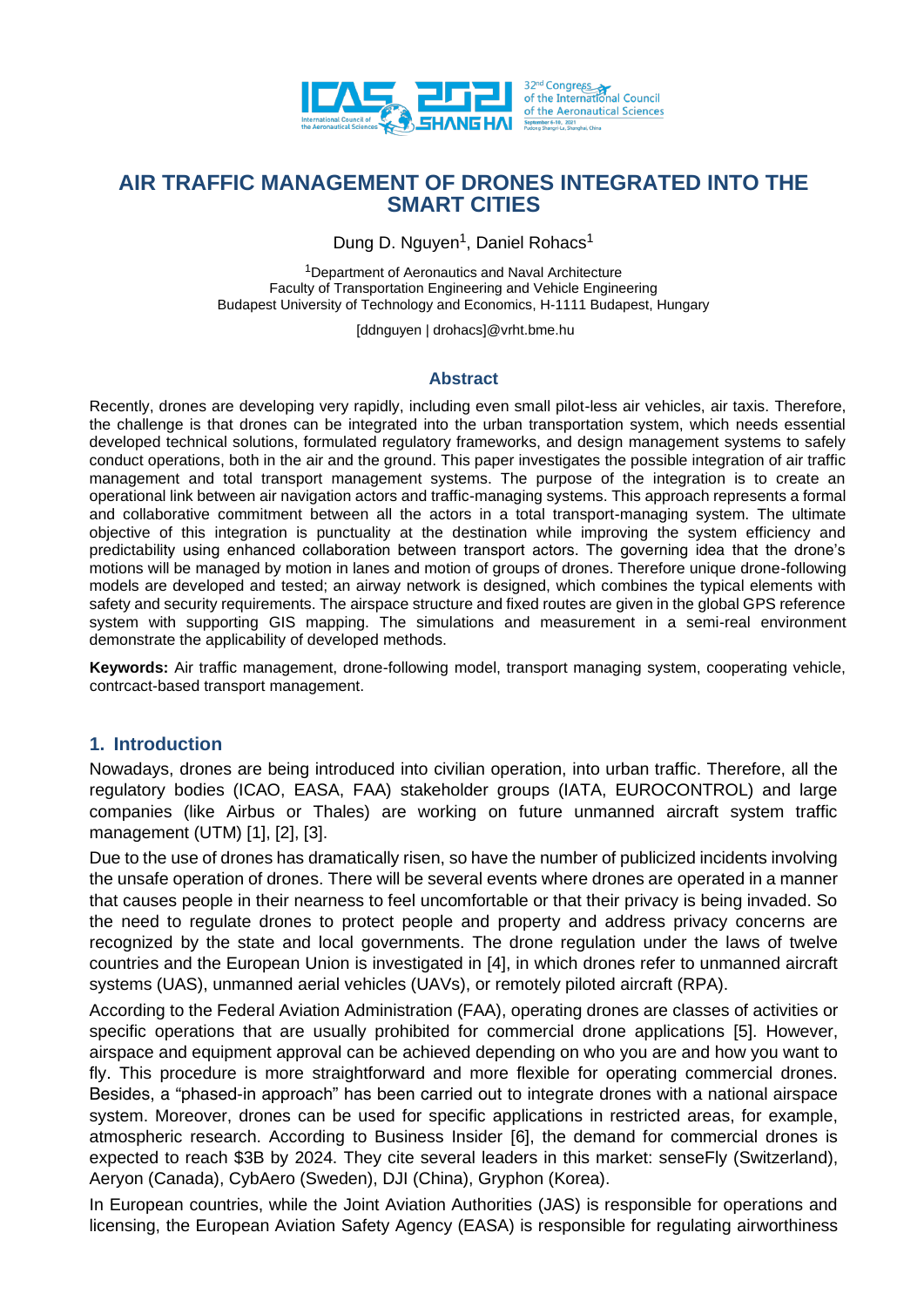and maintenance issues [7]. Authors in [8] presented a case of studies regarding the legal use of drones, which has its perspective in the Slovak Republic. Generally, the increase in the use of drones will generate a new competitive environment for operating companies and cooperative enterprises. However, the recent legislation regarding drones' applications does not satisfy this challenge because of the flexible legal use of drones, such as monitoring employees and delivering documents.

Besides, the National Aeronautics and Space Administration (NASA) has been working with academia and the FAA to create a novel Air Traffic Management (ATM) system for low altitude airspace management, particularly for Unmanned Aircraft Systems (UAS). At that time, Amazon, Google, General Electric, Europe's SESAR, and numerous other entities have announced their programs in this area. These developments indicate a consensus that the existing ATM system may not adequately support new UAS and drones. The actual concept of operations and the ultimate National Airspace System (NAS) integration plans are remained unclear, even significant investment in these systems, and displayed prototype capabilities. This is because of the lack of explicit identification, where current ATM capabilities are inadequate and must be augmented by these new systems.

Four potential challenges regarding the anticipated number, density, altitude, and diverse characteristics of these new operations and operators that may constrain the scale-up of ATM services, were presented in the scientific report [9]. Six implications that insufficient ATM capacity may have on the process of UAS and drones were discussed, including delays, fees, safety issues, and rejection of access to saturated airspace. A limited set of high-capacity Takeoff and Landing Areas (TOLAs) is developing to support the initial implementation of services along specific routes and corridors. A significant development challenge exists if the service becomes available to a broad geographic area with high capacity. The lack of TOLA infrastructure has been shown to amplify aircraft staging, airspace congestion, and route capacity challenges.

The investigations [10], [11], [12], [13] into the development of UTM for the urban operation of drones and analysis of the possible solutions have resulted in the identification of several significant problems:

- $\triangleright$  difficulties in using passive surveillance systems (due to the low flight altitudes and large buildings),
- $\triangleright$  the complexity of conflict/obstacle detection and resolution (due to high traffic intensity and a lot of built obstacles such as houses), and
- need for a cost-effective solution (low-cost UTM, due to the very low operational cost of drones).

The solutions for these problems require full integration of ATM/UTM into the total (urban) transportmanagement systems and the development of unique methods for managing a large number of vehicles in formation flight. This includes the management of dynamically variable groups of drones [14], [15], [16], swarm optimization [17], [18], and drone-following models for individual vehicles [19] moving with similar trajectories; being in the same "trajectory tunnels." Several studies presented new operational concepts and the integration of drones in smart city transportation systems [20], [21], [22], [23], [24], [25], [26], [18], [27].

Based on the literature reviews, this study is motivated by the development and management of UAV operations for civil use, especially for larger drones operated at low altitudes.

This paper aims to investigate the possible integration of drones in the smart city transportation system. The purpose of the integration is to create an operational link between air navigation actors and traffic-managing systems. This approach represents a formal and collaborative commitment between all the actors in a total transport-managing system. Generally, the role and the tasks and responsibilities of each of the actors must be based on well-defined, agreed, and shared objectives. These objectives represent the commitment of each actor to deliver a particular aircraft inside temporal and spatial intervals. These commitments are agreed upon by all involved actors for specific transfer of responsibility areas. Then, each actor will be fully accountable for its achievements. The ultimate objective of this integration is punctuality at the destination while improving the system efficiency and predictability using enhanced collaboration between transport actors.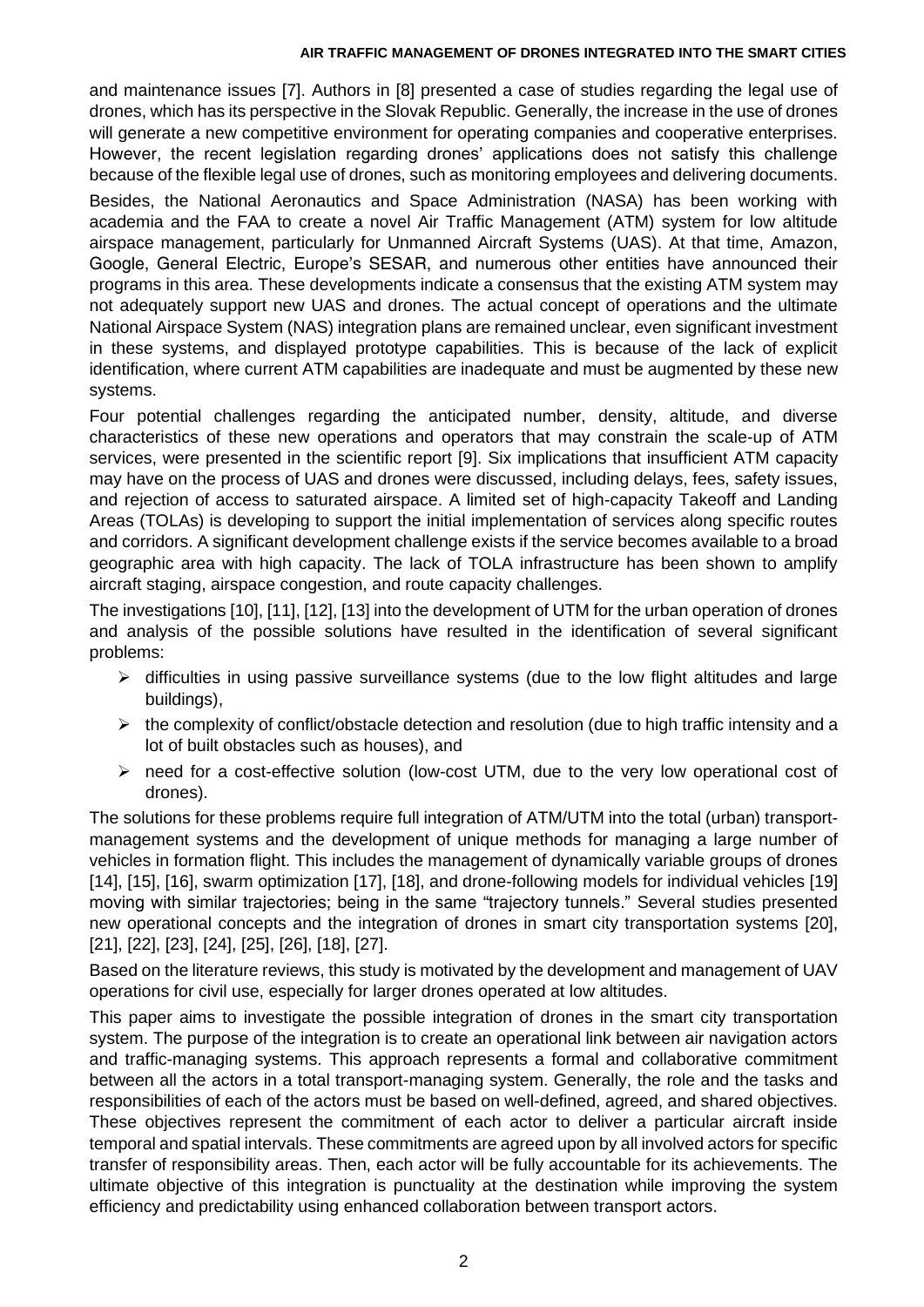## **2. Integrating air traffic management system with a total transport-managing system**

A total transportation management system uses a vast distributed network of sensors to monitor and recognize the different cooperating and non-cooperating vehicles, extreme traffic situations (Fig. 1). The sensors are mechanical, optical, electromagnetic, biological sensors. Extensive wireless communication transfers the sensed data to the system center (working as a command point). The intelligent system generates the controls for avoiding extreme and dangerous situations and managing the more practical, greener traffic, and supporting the contracting vehicles and priority traffic.There is no principal difference in cases when the vehicles are moving autonomously or drivercontrolled. A driver screen may show the position of the other vehicles, obstacles around the vehicle.



Figure 1 - The traffic management system architecture (NCV-non-cooperating vehicle, CVcooperating vehicle).

The total transportation management system is combined from three layers, including physical, infocommunication, and control generation. The physical part consists of all the vehicles, the available infrastructure, the sensor network, and traffic controls integrated into the infrastructure. The communication is based on the wireless system, partly on using the Internet. The control layer is a hierarchically organized software set used to recognize and classify vehicles, traffic situation awareness, conflict detection, and resolution, including the sense and avoidance of the obstacles, other vehicles, and people.

Such a system deals with four different tasks, including non-cooperating vehicles, cooperating vehicles, contract-based, and priority traffic management.

## 2.1 Managing the non-cooperating vehicles

The available and measured information about the traffic infrastructure, traffic intensity, complexity, and vehicles, regardless of they are cooperative or non-cooperative vehicles, are used as the primary input (data of primary surveillance).

The non-cooperative vehicles are identified and classified depending on their size, mass, predicted performances (acceleration, turning radius), and predictable goal of trips. The optical, infrared, ultrasonic, radar sensors built into the infrastructure, lampposts, traffic lights, nearby buildings are the elements of the first surveillance, which provide the inputs. The system applies this information quickly to forecast the traffic intensity and complexity, and information provided by the cooperating vehicles. The goal is to evaluate where, which direction will increase the traffic, where the traffic jam might appear. With managing such traffic situations, traffic jams, the developing system will support even the drivers of non-cooperative vehicles. For example, the four lanes road might be dynamically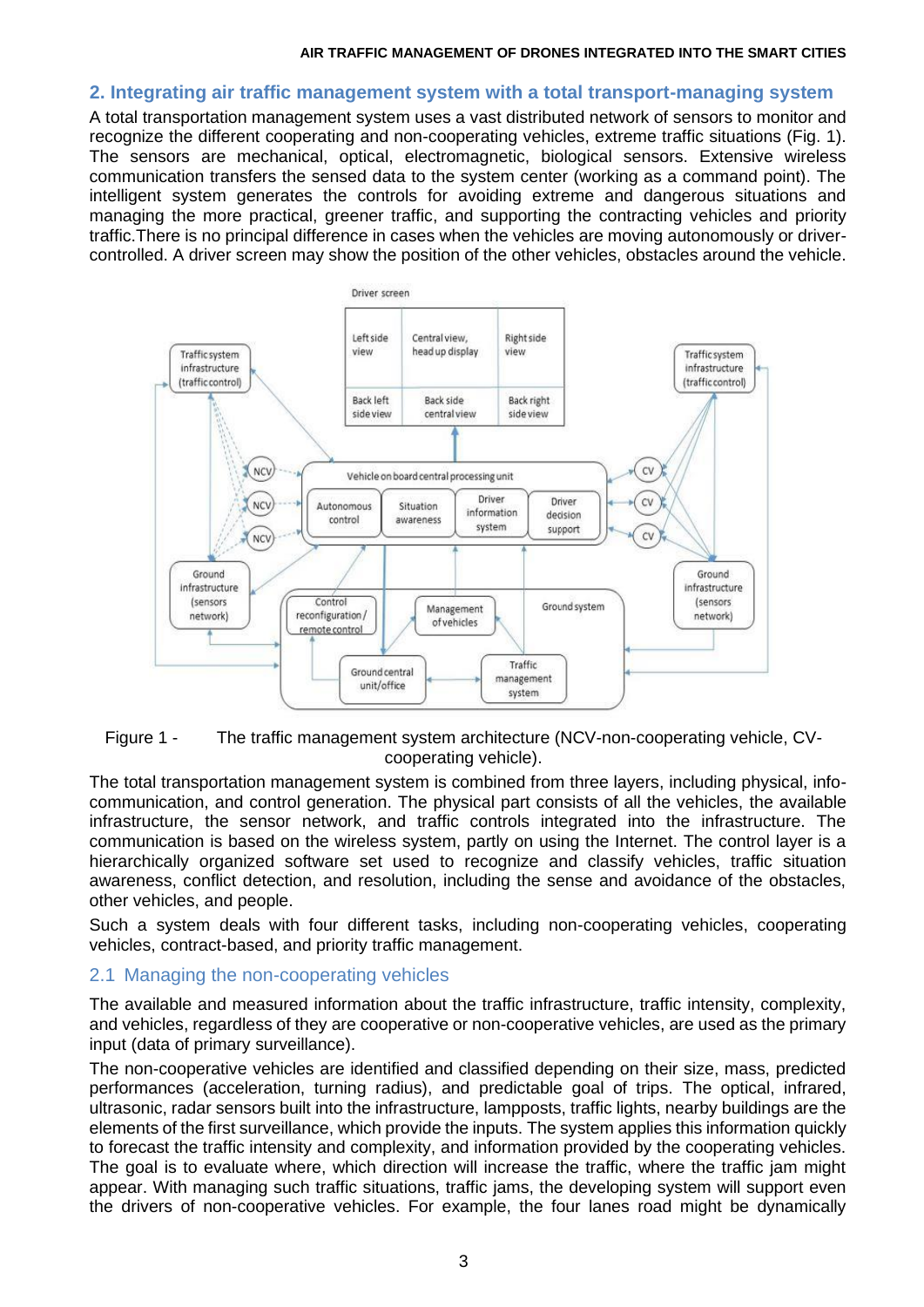controlled: two lanes supporting the traffic into the more intensive traffic direction and one, only, for the other direction, while one lane will dedicate to the contract-based and priority traffic.

## 2.2 Managing the cooperating vehicles

In air traffic management, the aircraft have transponders that reply to each interrogation signal by transmitting a response containing encoded data identifying the given aircraft. Such a method is secondary surveillance. In a smart city, net-centric transport managing system, the cooperating vehicles continually provide information about the type of vehicle, motion condition (velocity, changing in velocity, direction), and actual (GPS) position.

There are three levels of cooperation, describing as follows:

- $\triangleright$  In the first level of cooperation, called primary cooperation. The cooperating vehicles provide information on the vehicles, motion conditions, and actual position using info-communication networks. These vehicles also provide this information to the nearby vehicles and harmonize their motions.
- $\triangleright$  The second level of cooperation, called secondary surveillance, is characterized by sending information about the goal and target of trips to the traffic-managing center that may directly support these vehicles.
- $\triangleright$  In the third level of cooperation, the cooperating vehicles send data to the traffic managing center about the nearby vehicles, infrastructure, traffic situations.

The inputs from primary and secondary surveillance allow the introduction of total traffic management. Of course, traffic management may support the cooperating vehicles directly.

## 2.3 Contract-based traffic management

The contract-based traffic management (CTM) introduces a new service opening new market segments for people who would like to reduce their travel time. That possible services may start from the dedicated parking areas at P+R systems, through the special small buses transport from parking place to the city business centers, drop off car system. When the driver stops the car anywhere in the city and the traffic-managing system will park it at the nearest parking place. Later the system will transfer the car to the driver-defined place. The system may use remote control, or the car may have the required information from the transport-managing system and may pay autonomously. The toplevel of contract-based traffic may include a "semi priority" system. In such cases, the drivers will have information from the transport-managing centers about the recommended shortest ways and possible shorting the traveling time, and at the same time, they will see unique commanding signals on the road (appearing for the short time and the given vehicles).

Contract-based vehicles pay for having a little bit of priority, not the highest priority, such as taxis, then they can get information from the service provider who will change the control traffic light better for them than others. Contract-based vehicles like cooperative vehicles provide information about the vehicles, motion conditions, and actual position using info-communication networks to the nearby vehicles and harmonize their motions. However, the cooperative vehicles do not pay for service, and they only sent the information. The contract-based vehicles pay for service by signing the contract.

## 2.4 Priority transport management

The total transport management system uses all the available information about the transport infrastructure, vehicles, traffic complexity, appeared in traffic situations, and may simulate the transport and determine the future optimal, more efficient transportation. Therefore, it may manage the priority transport, too. Generally, the transport-managing system uses passive methods to monitor the non-cooperative transport, semi-active methods (for partly controlling) the cooperating transport, an active method for supporting the contract-based transportation, and a proactive approach for managing priority transport. The priority transport (police, fire machines, ambulances, traveling the protected persons) might be supported by opening them the free lanes, freeways by the total transport management system.

# **3. Airway network for autonomous drones in smart city traffic management**

The airway network structure is based on an extensive study being available in the literature [28]. An airway network is a better traffic flow distribution that might reduce congestion and provide more flexibility to flight schedules and routes. Therefore, traffic flows are managed better and traffic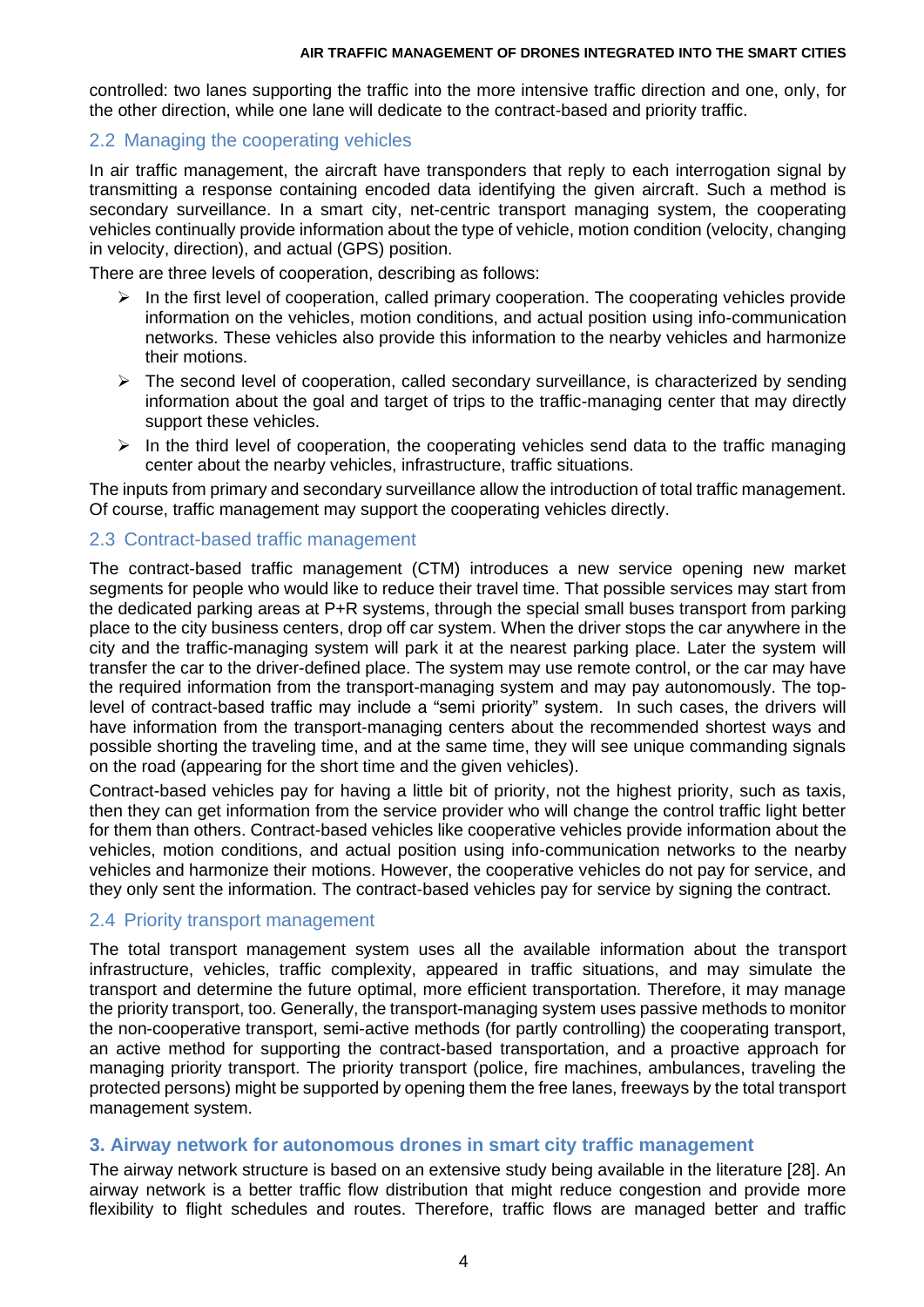congestion is reduced. Such a airway network used four different sectors, including geographic, vertical separation (between the large buildings), vertical motion (climb/descent), and restricted areas.

## 3.1 Typical elements of airway network

The proposed airway network used typical elements that are simple elements of trajectories, lanes in which the aircraft might fly in one stationer flight mode as a straight flight, changing the lane, descent, or climb, coordinated turn (Fig. 2-5).



Figure 4 - Turning: a) in one way at the same altitude, b) in two ways at the same height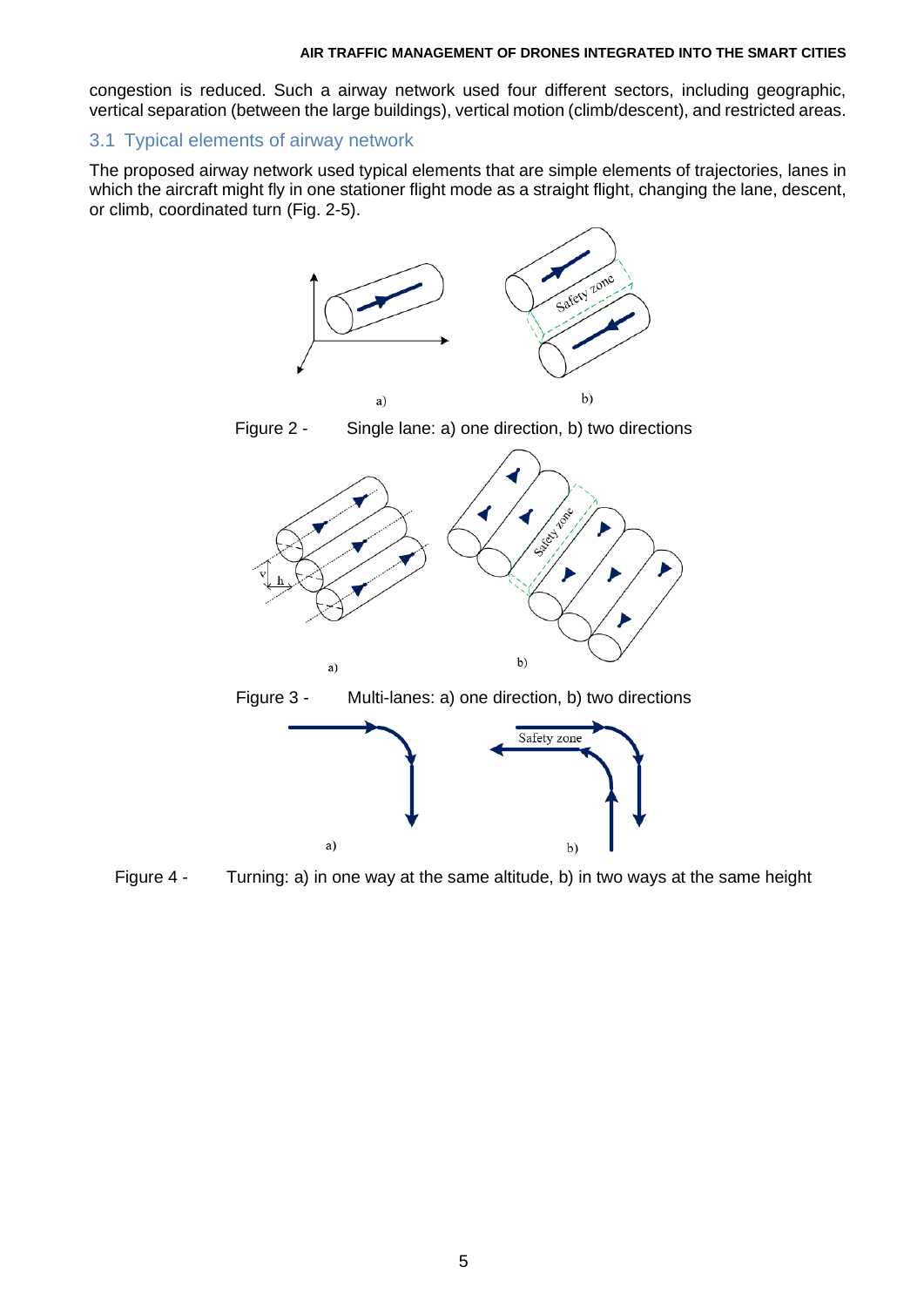

Figure 5 - Changing altitude in the same direction

There are two different crossing options: (i) the straight-line crossing with no heading modification after the crossing (changing lane) (Fig. 6a) and (ii) the crossing with heading modification, including possibly a vertical motion due to the modified heading (Fig. 6b).





However, changing the direction (or heading) is not as straightforward. To minimize the number of potential conflicts, lanes of different headings are at different altitudes. Thus, heading modifications lead to the following six simple maneuvers, as shown in Figure 7.



Figure 7 - Changing heading at different altitude: 1- changing to a new lane, 2- flying in the new lane, 3- increasing / decreasing the altitude, 4- turning on the same altitude, 5- flying at the new lane in the desired heading, 6- merging in the lane at the same altitude and at the desired new heading.

# 3.2 Safety and security aspects

The authors had investigated and evaluated several recent regulations and related works focusing on drones' safety and security aspects [2], [3], [7], [11], [29], [30], [31], [32], [33], [34], [35], [36]. The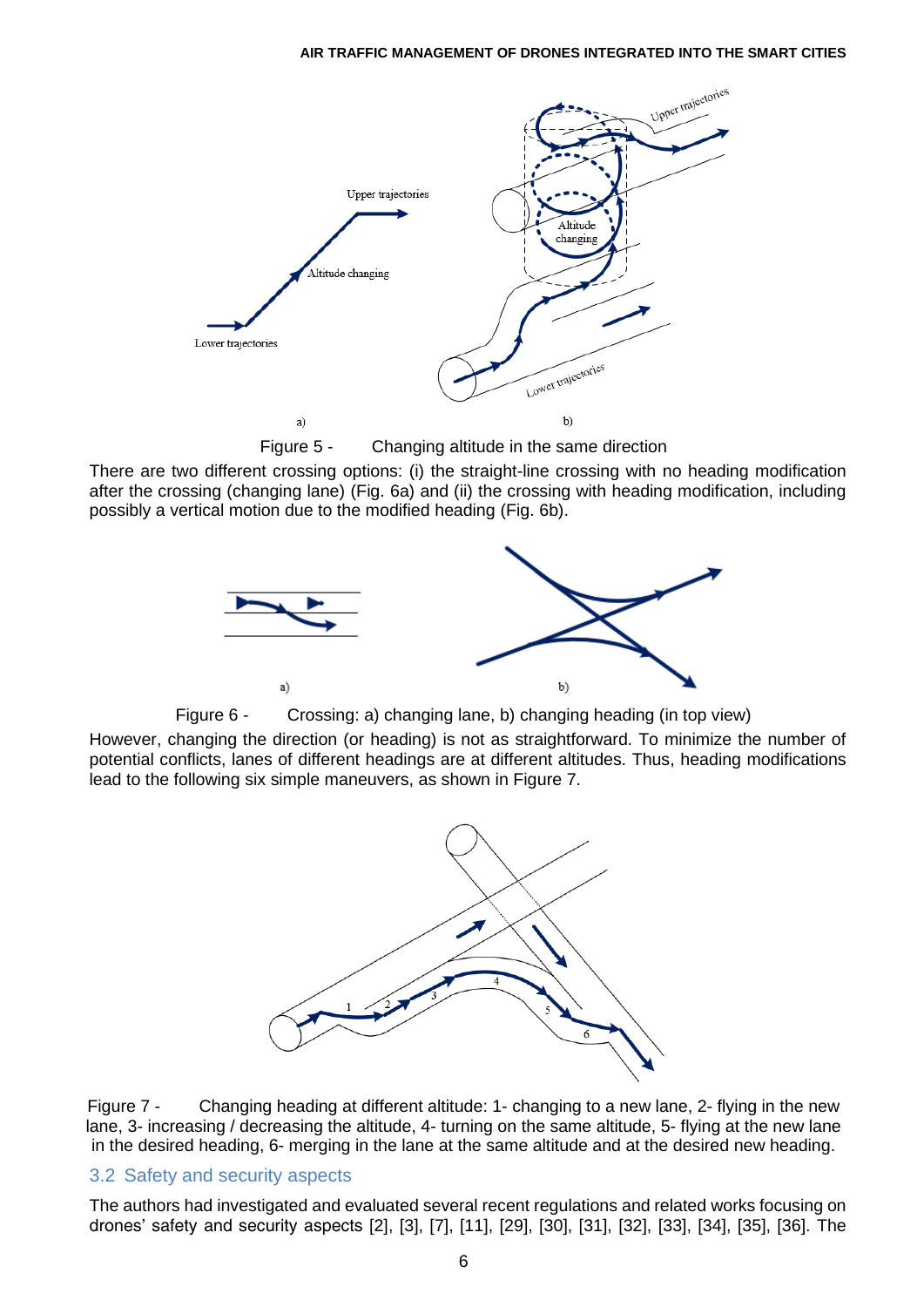following rules are suggested to define the airway network:

- $\triangleright$  Safe distance: Defining speed limits to 30 m/s for the corridors, 20 m/s for drones flying in fixed trajectories, at a minimum of 20 m from any infrastructures (buildings), and 10 m/s for drones moving 20 m closer (but 5 m away) from the infrastructure.
- $\triangleright$  Safe speed: The drone's recommended longitudinal separation in a fixed trajectory depends on the speed, difference in speeds, and the level of cooperation between the given drones. Preliminary longitudinal separation "time" should be a minimum of one second plus an additional second by each 10 m/s of flight speed sec, for the non-cooperative vehicles that should be increased when the follower (*i*+1) drone has a greater speed, *Δv* (m/s) being compared to the leading *(i*-th) drone for *Δv* /3 in sec. In the case of cooperative drones, the longitudinal separation time can be decreased by 30 – 40 % (depending on the actual intensity of air turbulence), and for the case of formation flight, another 30 %.
- $\triangleright$  Safe zone: The lateral separation (horizontal and vertical direction) is defined by Figures representing the recommended typical elements of airways. As a general rule, the horizontal and vertical distance between the drones' center of gravity heading in the same direction should be equal to  $5 - 8$  times their maximum dimensions. If drones fly in the opposite direction, a particular safe distance equal to an empty lane should be applied.
- $\triangleright$  The airways and the total network should be composed of the elements described above, and the drones might only change lanes in the horizontal or vertical direction.
- $\triangleright$  The defined trajectory as a channel for the given drone is fixed and cannot cross any other trajectory.

The suggested rules are applied to eliminate or mitigate causal factors or unsafe situations. These safety requirements for drone operations must be assigned to the aviation authority and the manufacturer. However, a complete analysis of the authority and manufacturer levels needs to be studied as future works.

## 3.3 Safe airspace, airway network design

The air traffic management center applied sectorization to develop and implement the traffic management system, including geographic, vertical, and ground obstacles. Because the sectorization is dynamic and active, it can be changed dynamically depending on the available and measured data.

Trajectories are designed and developed applying multi-disciplinary and multi-objective optimization to minimize the total impact of drones with a minimum total cost that is the sum of all the effects or costs of all drones. Total cost is determined by considering all the costs, including the operation, production, development, and operation of all the required infrastructures or the external cost affected by accidents.

The airway network is operated in urban areas, where accurate positioning and traffic management require special supporting regulation and a built environment. The regulation might be developed by the partial implementation of the road traffic rules and unique markers being integrated into the city infrastructure.

# 3.4 Security aspects

This study deals with the civil and commercial application of drones in urban areas - smart cities. The management might be ranged from autonomous vehicles in corridors and small air vehicles following trajectories. The big drones (up to 1600 kg take-off mass) are operated in the fixed corridors that are far enough from the built environment. Whereas, the smaller drones are followed the fixed trajectory, which may cause fewer damages and problems.

Therefore, four significant security problems should be solved:

- $\triangleright$  Cybersecurity: it is a general problem of highly automated and autonomous vehicles, objects having large and centralized info-communication and management systems,
- $\triangleright$  Using drones as weapons for unlawful actions,
- $\triangleright$  Flight into restricted areas,
- $\triangleright$  Attack on drones using arms, guns, weapons.

These security aspects might be solved by implementing the available and emerging security methods and developing a closed system for the drones' traffic management. The latter means that all operators, service providers, and drones should be integrated into one system, applied the following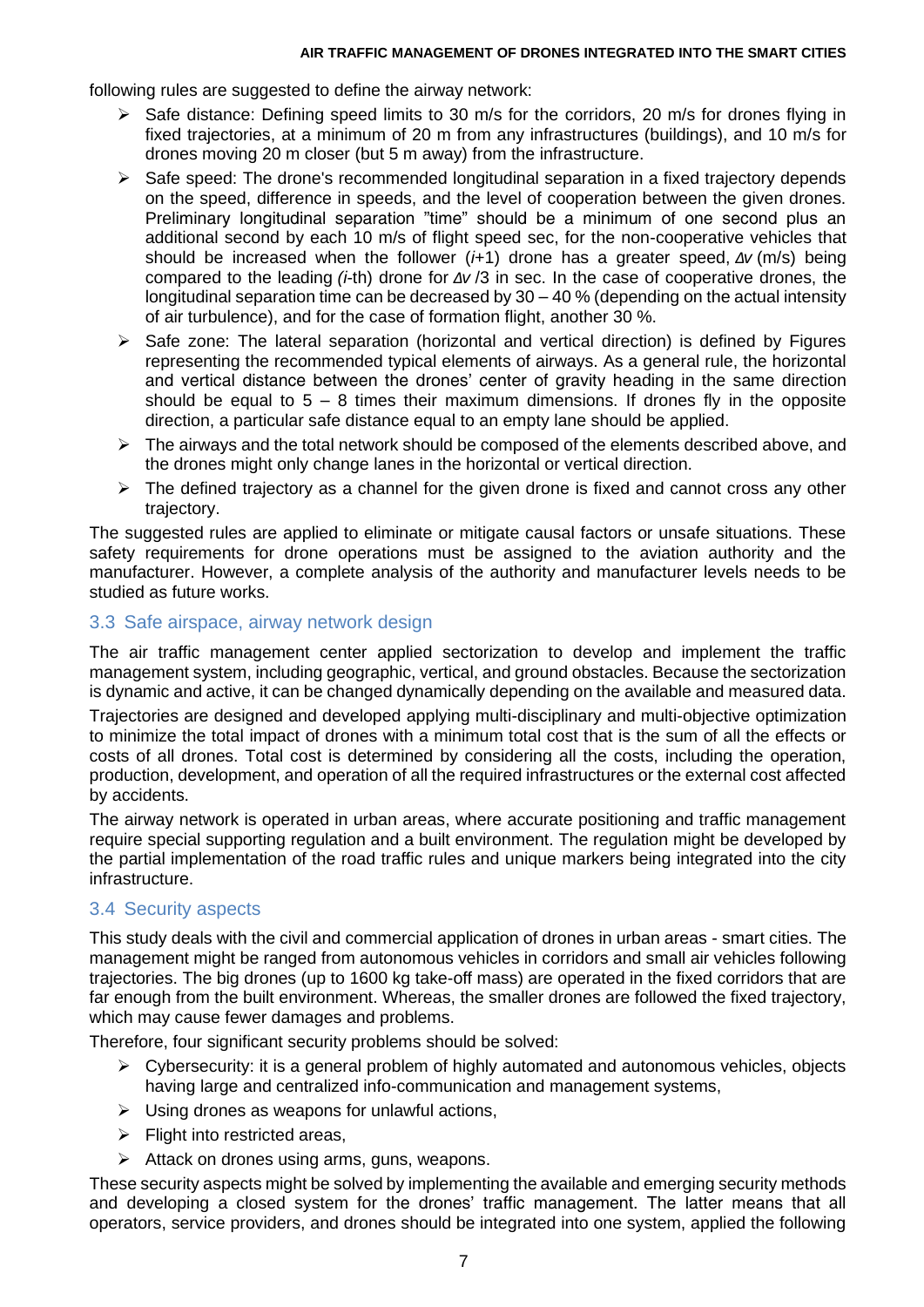methods and solutions:

- $\triangleright$  Primary surveillance: using fixed optical and microwave systems, sensors, receivers integrated into the urban environment, and using fixed surveillance radars and mobile drones for further detections,
- $\triangleright$  Secondary surveillance: developing and implementing mini transponders might cooperate with the surveillance system within a low distance, up to 600 m. The system elements should be integrated into the urban area along the fixed trajectories, channels, corridors.
- $\triangleright$  Secure communication system: the drone's security identification being able to detect possible anomalies in the communication or potential cyber-attacks using continuously changing coding system.
- $\triangleright$  Onboard security controller first level: a unique device avoids entering restricted areas.
- $\triangleright$  Onboard security controller second level: the security problems, attacks, and the emergency landing area are detected.
- $\triangleright$  Defense and protection system: as part of the total drone traffic management system, it automatically detects the possible violation of the defense zone.

# **4. Drone following process**

Generally, drones follow a reference trajectory to do their task. The reference trajectories are usually planned as straight lines, curves, or a combination of both. A precise, robust, and effective trajectoryfollowing guidance law is required to achieve an excellent autonomous flight. Various guidance laws were developed for trajectory following, including waypoint following [37], vector-field-based trajectory-following guidance laws [38], adaptive optimal trajectory-following guidance law using the linear quadratic regulator technique [39], nonlinear guidance law [40] virtual-target-based approaches [41], or PID controller techniques [42]. The authors in the study [43] presented new trajectory-following guidance for a UAV to track a virtual target moving along the reference trajectory based on a line-ofsight (LOS) angle constraint. This approach addressed significant initial heading angle errors with satisfactory performance. A coordinated path following for fixed-wing UAVs with speed constraints in the 2D plane was investigated [44]. In this study, a hybrid control law based on an invariant set to solve the coordinated path following problem of a group of fixed-wing UAVs. However, when the UAVs are outside the coordination set, collision avoidance is not guaranteed because they execute the single-agent level control law.

Several investigations deal with flight planning, including the uncertainties in the environment, precise aggressive maneuvers, or low altitude flights [45], [46], [47]. The trajectory tracking or path following, especially in quadrotors, could be supported with backstepping trajectory control [48], barometric altitude measurement for fault diagnosis using feedforward neural networks [49], multi-loop PID controller [50], infrared (IR) camera, and IR beacon [51], feedback linearization control-oriented algorithms, non-linear guidance law, or carrot-chasing geometric algorithms [52].

In a simplified case, the trajectory following methods might be based on a discrete time-variant statespace representation of the drone motion:

$$
\mathbf{x}[k+1] = \mathbf{A}(\mathbf{x}[k], \mathbf{z}[k], T)\mathbf{x}[k] + \mathbf{B}(\mathbf{x}[k], \mathbf{z}[k], T)\mathbf{u}[k],
$$
\n(1)

$$
\mathbf{y}[k] = \mathbf{C}(\mathbf{x}[k], \mathbf{z}[k], T)\mathbf{x}[k] + \mathbf{D}(\mathbf{x}[k], \mathbf{z}[k], T)\mathbf{u}[k],
$$
\n(2)

where **x, y, u, z** are the state, output, input (control), and environmental vectors, **A, B, C, D** are the state (or system), control, output and feedthrough (or feedforward) matrices, and k is the time variable.

The drone's trajectory, position in the 3D space - in the coordinate system being connected to the drone management center – could be determined from the state characteristics, and more precisely, from the velocity components. Similarly, the measured actual trajectory characteristics can be transferred into the changes in state vector elements. Therefore, in the following, equation (1) will be used only.

The trajectory following model is based on a unique inversion-model-based control. It is not a simple feedforward control, as the predicted trajectory is based on approximation and interpolation of the controlled drone.

Let suppose the  $\mathbf{u}_d$  as desired control keeps the drone on the trajectory, and the series of previously measured  $x[k], z[k], y[k]$  are available. The actual matrices **A, B, C, D** can be defined by the state and environmental vectors,  $\mathbf{x}[k]$ ,  $\mathbf{z}[k]$ , while the state and output vectors,  $\mathbf{x}[k]$ ,  $\mathbf{y}[k]$  can be used to determine the prediction of the future state vector,  $x_p[k + 1]$ . The difference in the predicted and the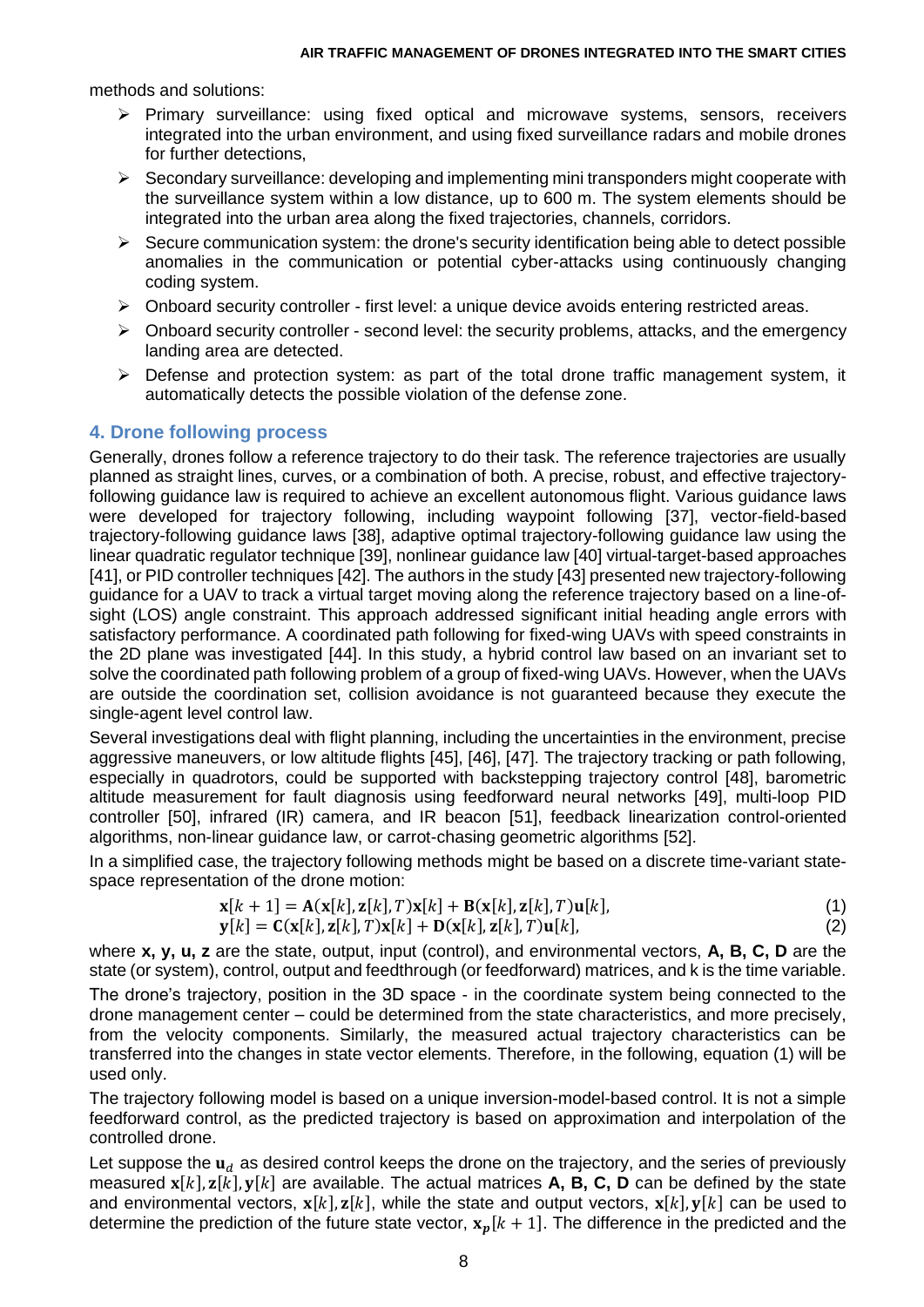desired trajectory characteristics can be used to determine the required changes in the desired input to return the drone to the predefined fixed trajectory. Applying this approach to equation (1), leads to the following:

and

$$
\Delta \mathbf{x}[k+1] = \mathbf{x}_p[k+1] - \mathbf{x}_d[k+1] \tag{3}
$$

$$
\Delta \mathbf{u}[k] = (\Delta \mathbf{x}[k+1] - \mathbf{A}(\mathbf{x}[k], \mathbf{z}[k], T)\mathbf{x}[k])(\mathbf{B}(\mathbf{x}[k], \mathbf{z}[k], T)\mathbf{u}[k])^{-1}
$$
(4)

The application of the method is demonstrated in Fig. 8.

When the number of drones increases, severe accidents can appear in the sky, even in simple situations. The investigation of drone traffic safety and the intelligent transportation system's development requires drone-following models describing one-by-one following processes in the traffic flows. The drone-following models are based on the idea that each drone can be flown under its leader, expressed by the function of safety distance or relative velocity of two drones [19], [26].

The primary and probably most used car-following model was developed by Gazis et al. [36] based on keeping the safe distance according to the relative distance. This model is often called a safe distance or system dynamic (SD) model. The drone's velocity depends on the traffic situation in the drone following process, namely on the distance to the drone ahead and its velocity. This approach led to the linear models assuming that its controller controls the drone's acceleration to keep zero relative velocity to the drone ahead.



Figure 8 - The proposed trajectory following model The SD model is given as follows:

$$
\ddot{X}_n(t+T) = \lambda \frac{\left[\dot{X}_n(t)\right]^p}{\left[X_{n-1}(t) - X_n(t)\right]^q} \left[\dot{X}_{n-1}(t) - \dot{X}_n(t)\right] \tag{5}
$$

Where,  $X_n(t + T)$  – the acceleration of *n-th* drone after a reaction;

 $X_{n-1}(t) - X_n(t)$  – relative distance between the  $(n-1)$ -th drone and the *n*-th drone;

 $\ddot{X}_{n-1}(t) - \ddot{X}_n(t)$  - relative velocity of (*n-1*)-*th* to the *n-th* drones in time *t*;

T – delay time of a controller;

 $\lambda$  – a weight coefficient related to the controllers;

p, q – parameters related to velocity and distance of the drone ahead.

It seems this model is well applicable to the drones flying in the desired flight path. However, the air turbulences and wind flow separated from infrastructure cause rather stochastically disturbed motion of drones. With the characteristics of advanced controllers, the controller's relative distance and actual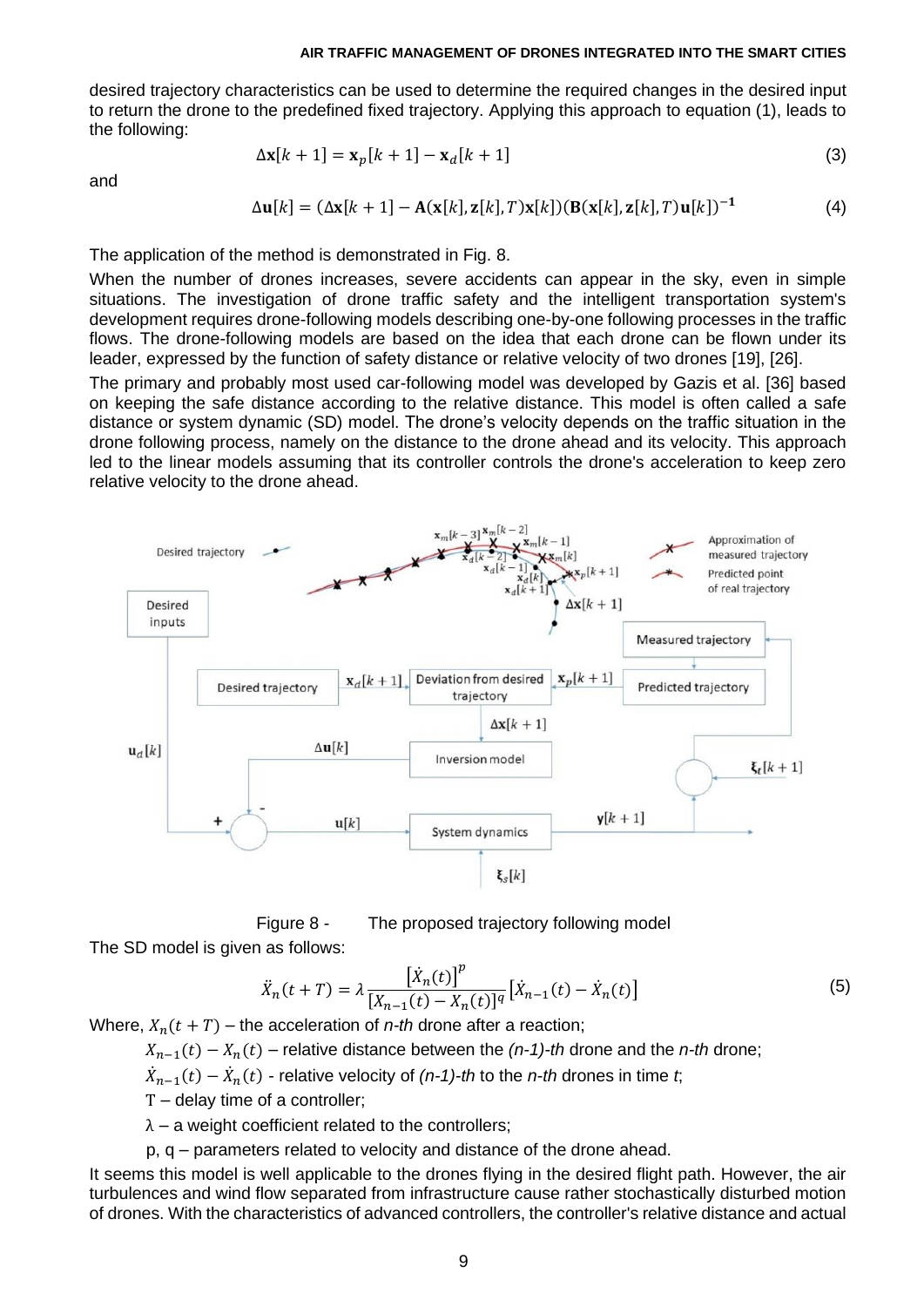reaction time are added to the control close-loop. This approach leads to an improved model, called the Markov model.

The Markov model is based on the approximation of the stochastic process of velocity decision. One advantage over the SD model is that the inputs of the controller are different velocities and deviations in relative distance between the drones, which can be described such as follows:

$$
\ddot{X}_n[k+1] = c_v(\dot{X}_{n-1}[k] - \dot{X}_n[k]) + c_x[(X_{n-1}[k] - X_n[k]) - \Delta X_{pdn}] + \varepsilon[k] \tag{6}
$$

Where,  $c_v$  and  $c_x$  – coefficients depending on the time, given drone and controllers;

 $\Delta X_{ndn} = \dot{X}(t)$  – the predefined safety distance between the drones;

 $k$  – the number of steps in a chain ( $t = k \Delta t$ );

 $\varepsilon[k]$  – the random value disturbing the process.

There are two significant differences between the SD and Markov models. Firstly, the SD model is linear, while the Markov model is non-linear. Secondly, the SD model is not taking into account the decision process. In contrast, the Markov model is developed to approximate the stochastic process of speed decision by the Markov chain process.

## **4. Evaluation and discussion**

## 4.1 Drone-following process in the traffic flow

The simulation experiments of the drone-following models are illustrated in Figs. 9 and 10. These results verified that the developed Markov model might perform the longitudinal safety separation of drones as the SD model. In general form, the results partly validated the proposed method that is part of research aiming to integrate drones with the urban intelligent transport system. The drone-following method needs to verify through several immediate next steps, such as the safe distance being measured in the drone directly in front and two drones beside, designing and conducting an experimental study to collect quantitative information regarding drone performance in space.



Figure 9 - Acceleration, deceleration of the first drone applied in verification tests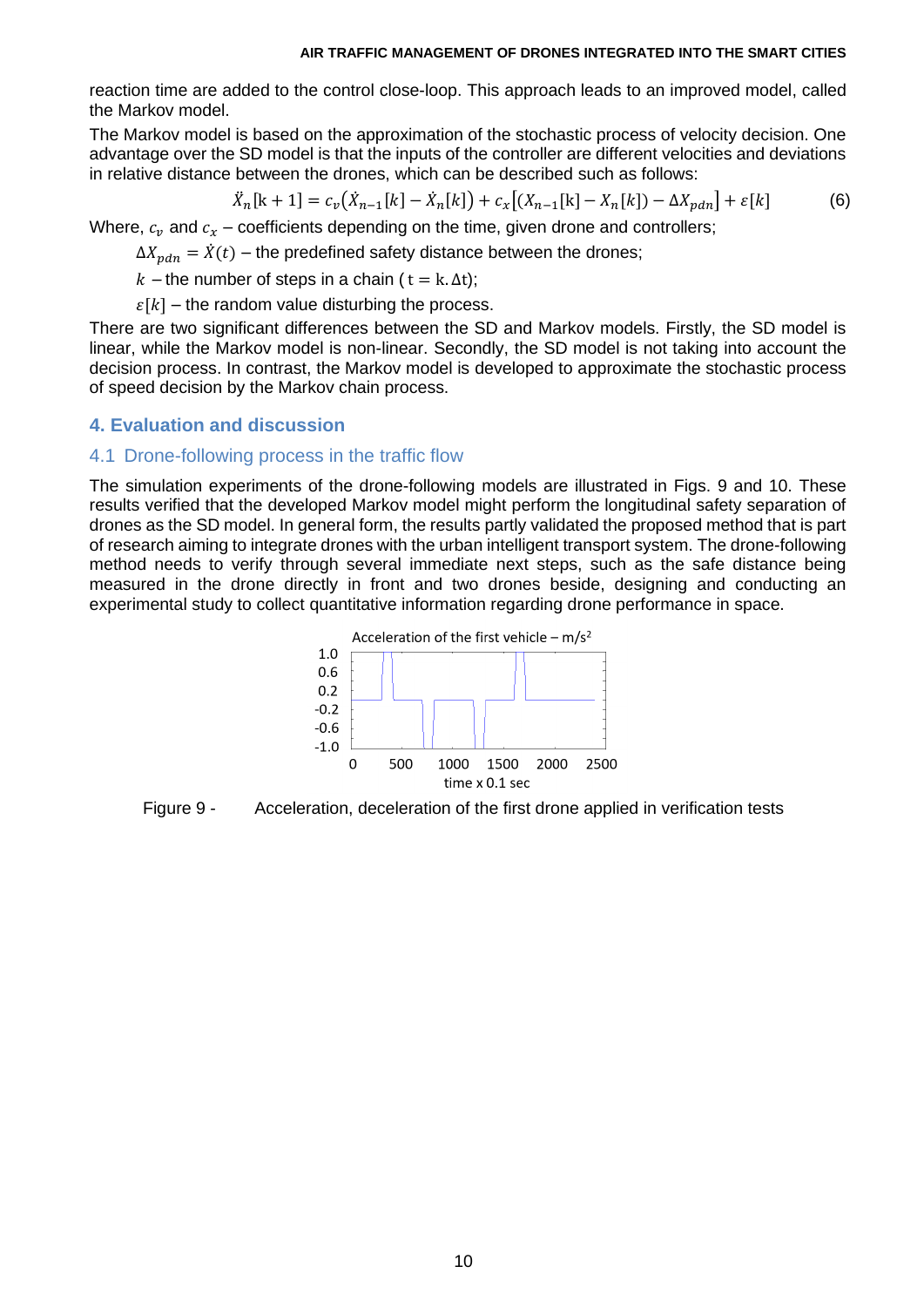

Figure 10 - Verification results for comparison of the SD and Markov drone following models It can be seen in Fig. 10 that the changes in acceleration and velocities of the drones are nearly the same for each drone. The first line represents the acceleration or velocity of the first drone; the second line is the second drone's acceleration or velocity, and so on. Therefore, there were no accidents.

As it seems, the developing Markov model might be more accurate in case of motion of drones in significant air turbulence and separated wind flow from the infrastructure. It can be used in areas where problems with GPS positioning might have appeared, especially comparing and working together with the GPS techniques or acoustic sensors.

## 5.2 Discussion

The authors have made significant efforts in designing an airway network for managing drones in traffic flow at smart cities. The proposed airway network has been systematically designed might improve traffic flow and help manage drones in urban air transportation. However, the challenge is that the complete design of an airway network considered several factors, including controlled and un-controlled airspaces, the UTM capacity, sectorization, or station connectivities.

Although simulation results of drone-following models have verified the proposed approach, several developments could be made as follows:

- Safe distance should be measured from two drones beside;
- $\triangleright$  The performance of the drone-following models should be evaluated in several situations, such as the increase or decrease of drones participating in the traffic flow.
- $\triangleright$  An experimental study regarding the drone performance in space, such as one drone cannot pass another, must be designed and conducted to collect quantitative information.

This study is part of the research that aims to develop a total transport management system for integrating drones into a smart city environment. Therefore, the future directions and challenges are suggested as follows:

- Air network organization and management have been the cornerstone for the safe integration of drones. Specifically, air network classification improved drones' integrated operation in controlled and uncontrolled airspaces.
- $\triangleright$  Drone trajectory management: concerning the future advanced operation of concepts, flexible and powerful drone trajectory management is recommended in the smart city environment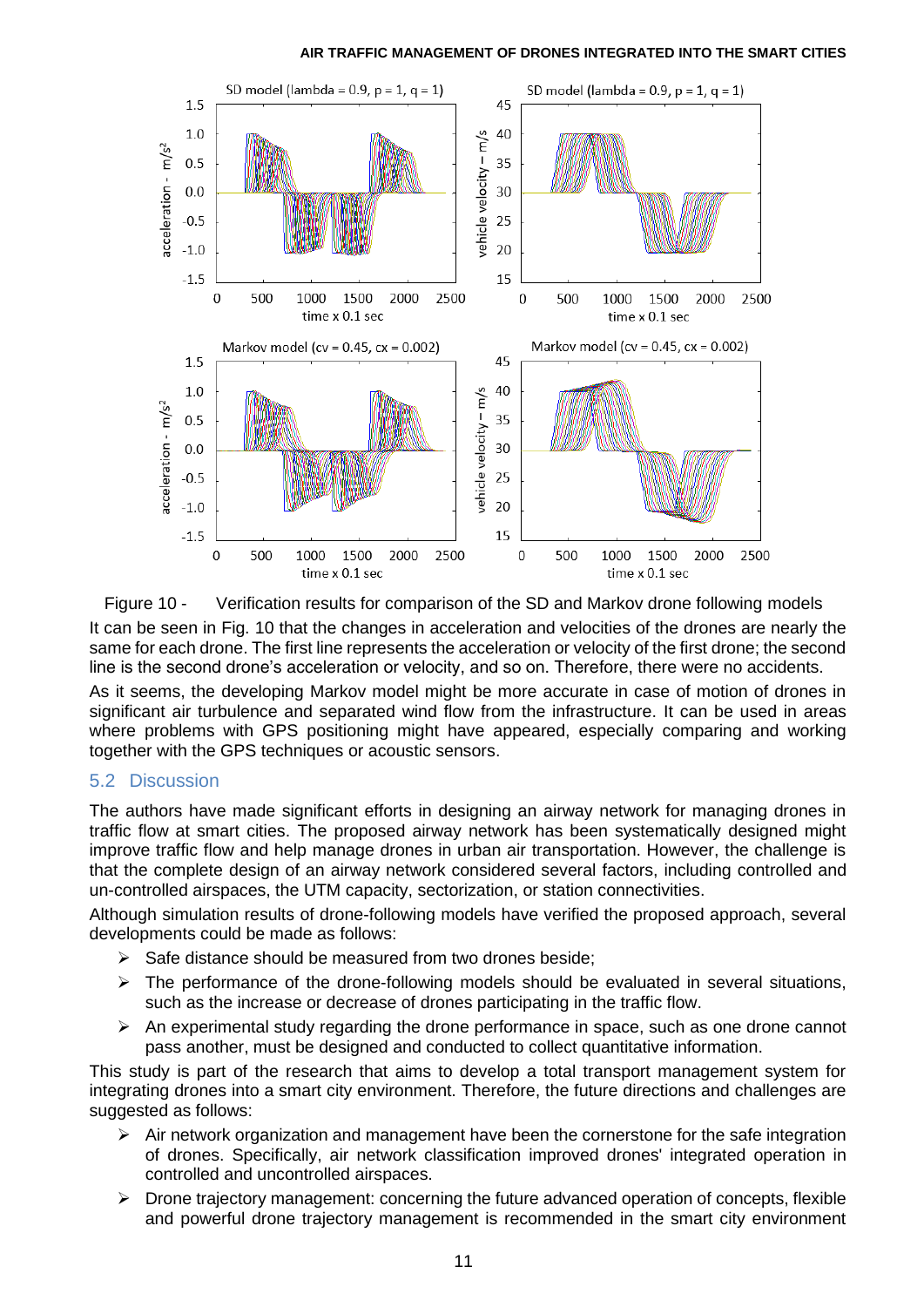with guidance and control over the trajectories.

- $\triangleright$  There is still much room for developing communication, control algorithms, and path planning to support efficient, safe, and reliable drone operations in urban airspace.
- $\triangleright$  Standardization and regulation considerations.

## **6. Conclusion**

This study proposed air traffic management of drones integrated into smart cities, aiming to create an operational link between air navigation actors and traffic managing systems. Firstly, a total transportmanaging system based on cooperating, contract-based, and priority transport management has been introduced. Then, this study presented operational concepts for drone operations in urban areas, including airspace design, recommended construction of the airway network, and essential safety requirements. Finally, the verification of the proposed method has been satisfied by introducing some developed models, such as drone-following models.

By presenting this study, we hope to reduce much of the effort currently spent managing many drones with new autonomous system development projects, which will enable researchers, developers, and enthusiasts to significantly reduce time, effort, and funding. This paper also presented a comprehensive discussion on the results, limitations, and future research. However, it is required to further theoretical and practical investigation and applying an extensive series of different methods, techniques, solutions to understand better how the proposed system could be planned and implemented.

## **7. Copyright Statement**

The authors confirm that they, and/or their company or organization, hold copyright on all of the original material included in this paper. The authors also confirm that they have obtained permission, from the copyright holder of any third party material included in this paper, to publish it as part of their paper. The authors confirm that they give permission, or have obtained permission from the copyright holder of this paper, for the publication and distribution of this paper as part of the ICAS proceedings or as individual off-prints from the proceedings.

## **References**

- [1] SESAR, "U-Space Blueprint," 2017. https://www.sesarju.eu/u-space-blueprint (accessed Jun. 20, 2021).
- [2] SEAR, "European ATM Master Plan: Roadmap for the safe integration of drones into all classes of airspace," 2020. https://www.sesarju.eu/sites/default/files/documents/reports/European ATM Master Plan Drone roadmap.pdf (accessed Feb. 20, 2021).
- [3] EASA, "Concept of Operations for Drones: A risk based approach to regulation of unmanned aircraft," *EASA*, 2015. https://www.easa.europa.eu/sites/default/files/dfu/204696\_EASA\_concept\_drone\_brochure\_web.pdf (accessed Jul. 25, 2020).
- [4] Nicolas Boring, "Regulation of Drones," 2016.
- [5] E. Vattapparamban, İ. Güvenç, A. İ. Yurekli, K. Akkaya, and S. Uluağaç, "Drones for smart cities: Issues in cybersecurity, privacy, and public safety," in *2016 International Wireless Communications and Mobile Computing Conference (IWCMC)*, 2016, pp. 216–221. doi: 10.1109/IWCMC.2016.7577060.
- [6] "THE DRONES REPORT: Market forecasts, regulatory barriers, top vendors, and leading commercial applications," 2016. https://www.businessinsider.com/uav-or-commercial-drone-market-forecast-2015-2 (accessed Jun. 20, 2021).
- [7] "Safety Management Manual (SMM)," *International Civil Aviation Organization*, 2017. https://www.skybrary.aero/index.php/ICAO\_Safety\_Management\_Manual\_Doc\_9859 (accessed Jul. 20, 2020).
- [8] G. Fedorko, V. Žofčinová, and V. Molnár, "Legal Aspects Concerning Use of Drones in the Conditions of the Slovak Republic within the Sphere of Intra-logistics," *Periodica Polytechnica Transportation Engineering*, vol. 46, no. 4, pp. 179–184, 2018, doi: 10.3311/PPtr.12131.
- [9] P. D. Vascik, H. Balakrishnan, and R. J. Hansman, "Assessment of Air Traffic Control for Urban Air Mobility and Unmanned Systems," *8th International Conference on Research in Air Transportation*, no. June, 2018.
- [10] D. S. Gábor, T. R. Fekete, and D. Rohács, "The situation and future of European UTM," *RepTudKoz*, vol. 30, no. 2, pp. 189–204, 2018.
- [11] Á. Szüllő, R. Seller, D. Rohács, and P. Renner, "Multilateration based UAV detection and localization," in *2017 18th International Radar Symposium (IRS)*, 2017, pp. 1–10. doi: 10.23919/IRS.2017.8008235.
- [12] SESAR, "Full speed ahead for drone traffic integration: SESAR establishes U-space demonstrators across Europe,"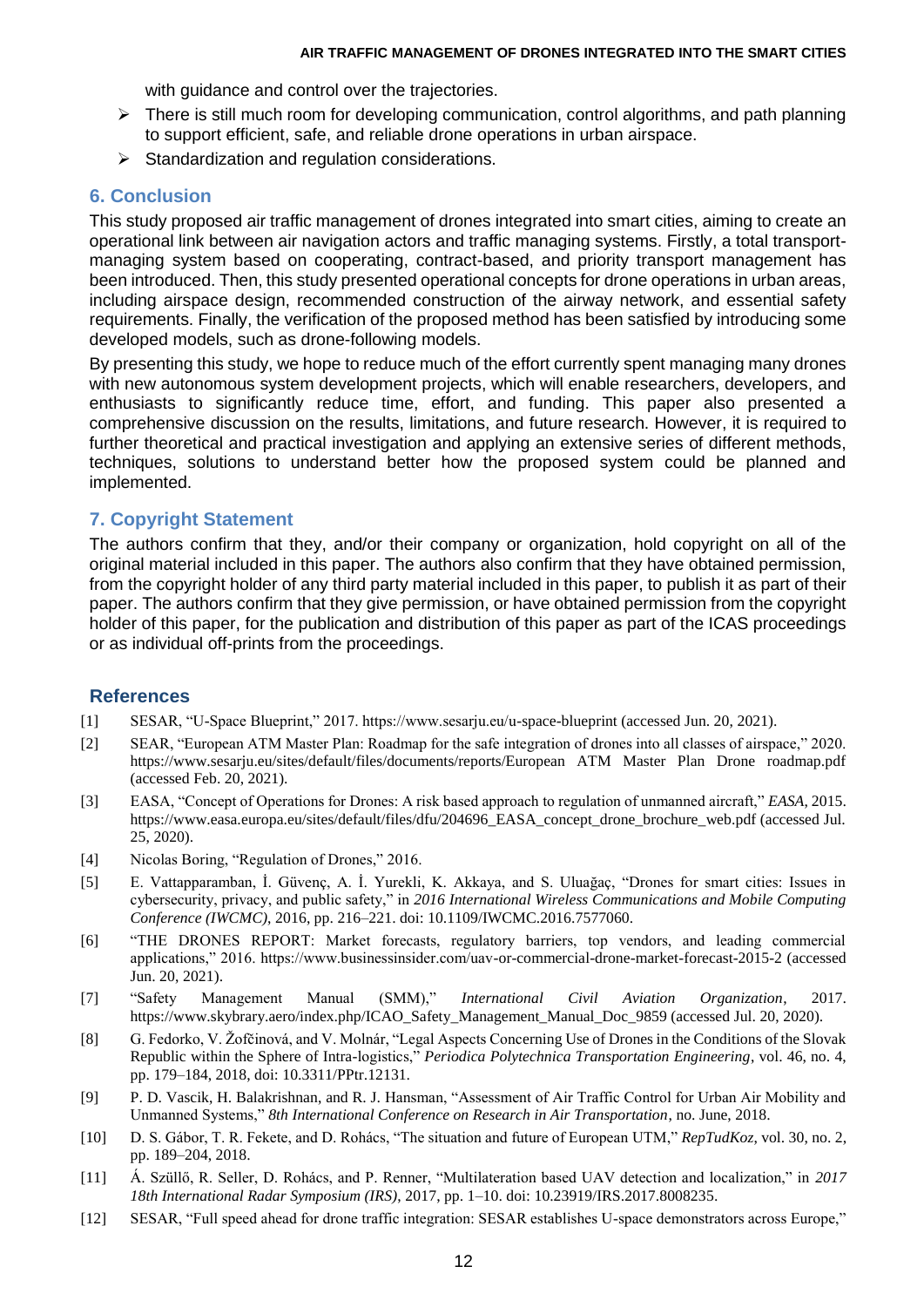2018. https://www.sesarju.eu/index.php/news/uspacedemonstrators (accessed Jun. 20, 2021).

- [13] R. Dániel; and D. S. Gábor, "PRESENTATION OF USIS SESAR UTM PROJECT."
- [14] X. Wang, V. Yadav, and S. N. Balakrishnan, "Cooperative UAV Formation Flying With Obstacle/Collision Avoidance," *IEEE Transactions on Control Systems Technology*, vol. 15, no. 4, pp. 672–679, 2007, doi: 10.1109/TCST.2007.899191.
- [15] J. Seo, Y. Kim, S. Kim, and A. Tsourdos, "Consensus-based reconfigurable controller design for unmanned aerial vehicle formation flight," *Proceedings of the Institution of Mechanical Engineers, Part G: Journal of Aerospace Engineering*, vol. 226, no. 7, pp. 817–829, 2011, doi: 10.1177/0954410011415157.
- [16] B. Balázs and G. Vásárhelyi, "Coordinated Dense Aerial Traffic with Self-Driving Drones," in *2018 IEEE International Conference on Robotics and Automation (ICRA)*, 2018, pp. 6365–6372. doi: 10.1109/ICRA.2018.8461073.
- [17] A. L. Alfeo, M. G. C. A. Cimino, N. De Francesco, A. Lazzeri, M. Lega, and G. Vaglini, "Swarm coordination of mini-UAVs for target search using imperfect sensors," *Intelligent Decision Technologies*, vol. 12, pp. 149–162, 2018, doi: 10.3233/IDT-170317.
- [18] N. Dinh Dung, "A developed particles swarm optimisation algorithm for managing drones in smart cities," in *International Symposium on Sustainable Aviation 2019*, 2019, p. p.4.
- [19] N. D. Dung and J. Rohacs, "The drone-following models in smart cities," in *2018 IEEE 59th International Scientific Conference on Power and Electrical Engineering of Riga Technical University (RTUCON)*, 2018, pp. 1–6. doi: 10.1109/RTUCON.2018.8659813.
- [20] D. Rohacs and J. Rohacs, "Magnetic levitation assisted aircraft take-off and landing (feasibility study GABRIEL concept)," *Progress in Aerospace Sciences*, vol. 85, pp. 33–50, 2016, doi: 10.1016/j.paerosci.2016.06.001.
- [21] D. Rohacs, M. Voskuijl, and N. Siepenkötter, "Evaluation of landing characteristics achieved by simulations and flight tests on a small-scaled model related to magnetically levitated advanced take-off and landing operations," *29th Congress of the International Council of the Aeronautical Sciences, ICAS 2014*, pp. 1–10, 2014.
- [22] I. Jankovics and U. Kale, "Developing the pilots' load measuring system," *Aircraft Engineering and Aerospace Technology*, vol. 91, no. 2, pp. 281–288, 2018, doi: 10.1108/AEAT-01-2018-0080.
- [23] D. D. Nguyen, J. Rohács, D. Rohács, and A. Boros, "Intelligent Total Transportation Management System for Future Smart Cities," *Applied Sciences*, vol. 10, no. 24. 2020. doi: 10.3390/app10248933.
- [24] D. D. Nguyen, J. Rohacs, and D. Rohacs, "Autonomous Flight Trajectory Control System for Drones in Smart City Traffic Management," *ISPRS International Journal of Geo-Information* , vol. 10, no. 5. 2021. doi: 10.3390/ijgi10050338.
- [25] D.-D. Nguyen, "Cloud-Based Drone Management System in Smart Cities," in *Development and Future of Internet of Drones (IoD): Insights, Trends and Road Ahead*, R. Krishnamurthi, A. Nayyar, and A. E. Hassanien, Eds. Cham: Springer International Publishing, 2021, pp. 211–230. doi: 10.1007/978-3-030-63339-4\_8.
- [26] N. D. Dung, "Developing Models for Managing Drones in the Transportation System in Smart Cities," *Electrical, Control and Communication Engineering*, vol. 15, no. 2, pp. 71–78, 2020, doi: 10.2478/ecce-2019-0010.
- [27] H. P. D. Nguyen and D. D. Nguyen, "Drone Application in Smart Cities: The General Overview of Security Vulnerabilities and Countermeasures for Data Communication," in *Development and Future of Internet of Drones (IoD): Insights, Trends and Road Ahead*, R. Krishnamurthi, A. Nayyar, and A. E. Hassanien, Eds. Cham: Springer International Publishing, 2021, pp. 185–210. doi: 10.1007/978-3-030-63339-4\_7.
- [28] L. Pathiyil, K. Low, B. H. Soon, and S. Mao, "Enabling Safe Operations of Unmanned Aircraft Systems in an Urban Environment : A Preliminary Study," in *The International Symposium on Enhanced Solutions for Aircraft and Vehicle Surveillance Applications (ESAVS 2016)*, 2016, p. p.10.
- [29] "Annex 19 Safety Management," 2013. https://www.icao.int/safety/SafetyManagement/Documents/Annex 19 ICAO presentation - self instruction 24September2013.pdf (accessed Feb. 20, 2021).
- [30] "Unmanned Aircraft Systems (UAS)-Cir 328," *ICAO*, 2011. https://www.icao.int/Meetings/UAS/Documents/Circular 328\_en.pdf (accessed Jul. 20, 2020).
- [31] R. Luppicini and A. So, "A technoethical review of commercial drone use in the context of governance, ethics, and privacy," *Technology in Society*, vol. 46, pp. 109–119, 2016, doi: https://doi.org/10.1016/j.techsoc.2016.03.003.
- [32] A. Plioutsias, N. Karanikas, and M. M. Chatzimihailidou, "Hazard Analysis and Safety Requirements for Small Drone Operations: To What Extent Do Popular Drones Embed Safety?," *Risk Analysis*, vol. 38, no. 3, pp. 562–584, 2018, doi: 10.1111/risa.12867.
- [33] M. Huttunen, "Drone Operations in the Specific Category: A Unique Approach to Aviation Safety," *The Aviation & Space Journal*, vol. 18, no. 2, pp. 2–21, 2019.
- [34] R. Altawy and A. M. Youssef, "Security, Privacy, and Safety Aspects of Civilian Drones: A Survey," *ACM Trans. Cyber-Phys. Syst.*, vol. 1, no. 2, Nov. 2016, doi: 10.1145/3001836.
- [35] J.-P. Yaacoub, H. Noura, O. Salman, and A. Chehab, "Security analysis of drones systems: Attacks, limitations, and recommendations," *Internet of Things*, vol. 11, p. 100218, 2020, doi: 10.1016/j.iot.2020.100218.